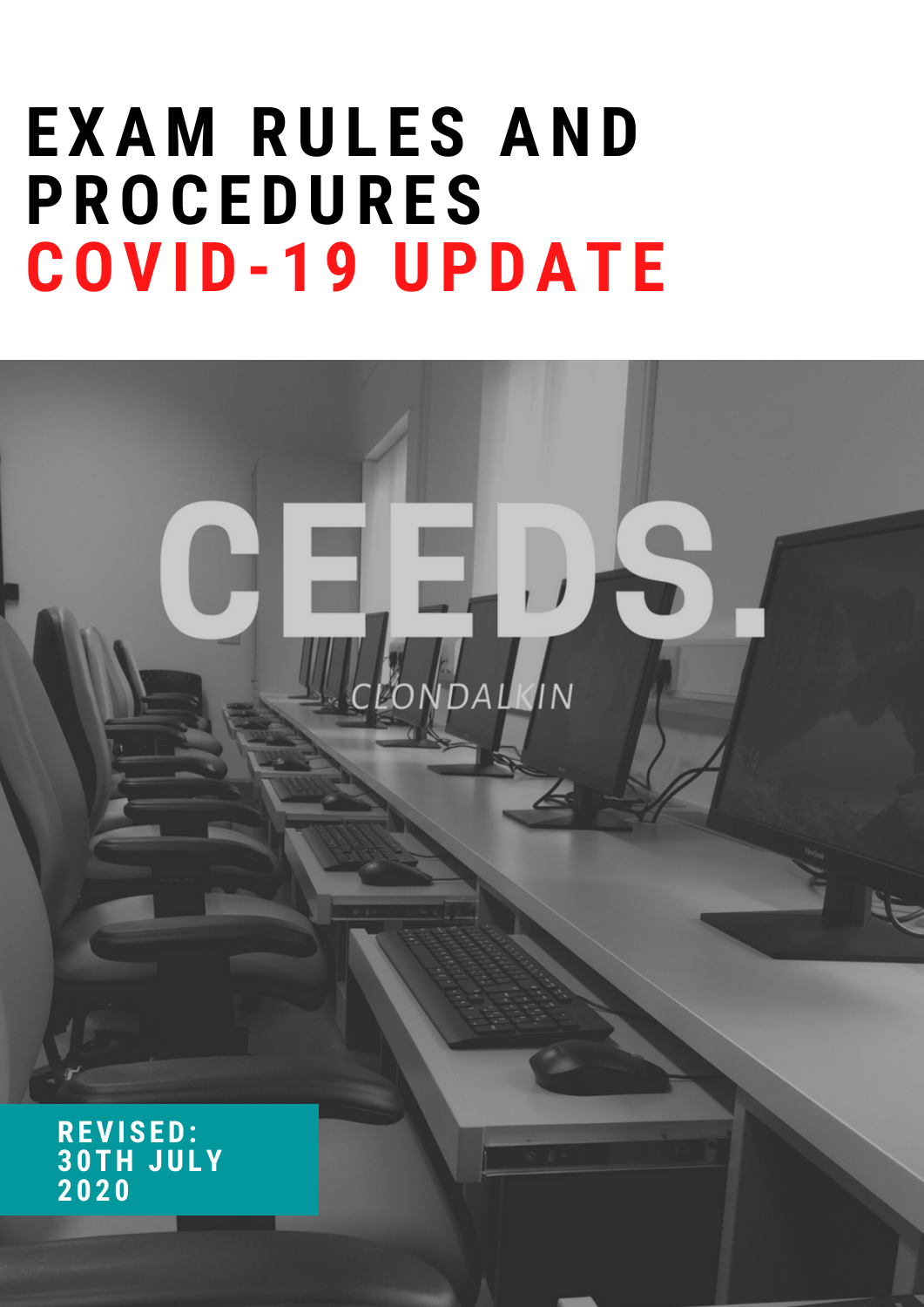#### GETTING STARTED

| Introduction                |  |
|-----------------------------|--|
| Agreement of Exam rules and |  |
| regulations                 |  |
| Before booking your Exam    |  |

#### YOUR BOOKING

| Confirming your Exam Booking |  |
|------------------------------|--|
| Day of your Exam             |  |

### EXAM RULES, REGULATIONS AND SAFETY PROCEDURES

| Examination rules, regulations and | $5 - 8$ |
|------------------------------------|---------|
| safety procedures at CEEDS         |         |

#### GLOSSARY AND CONTACT

#### POINTS

| Incidents of unfair practice |    |
|------------------------------|----|
| Glossary                     |    |
| CEEDS Contact Points         | 10 |
| Other Contact Points         | 10 |
| Covid-19 Supports            |    |

**CONTENTS**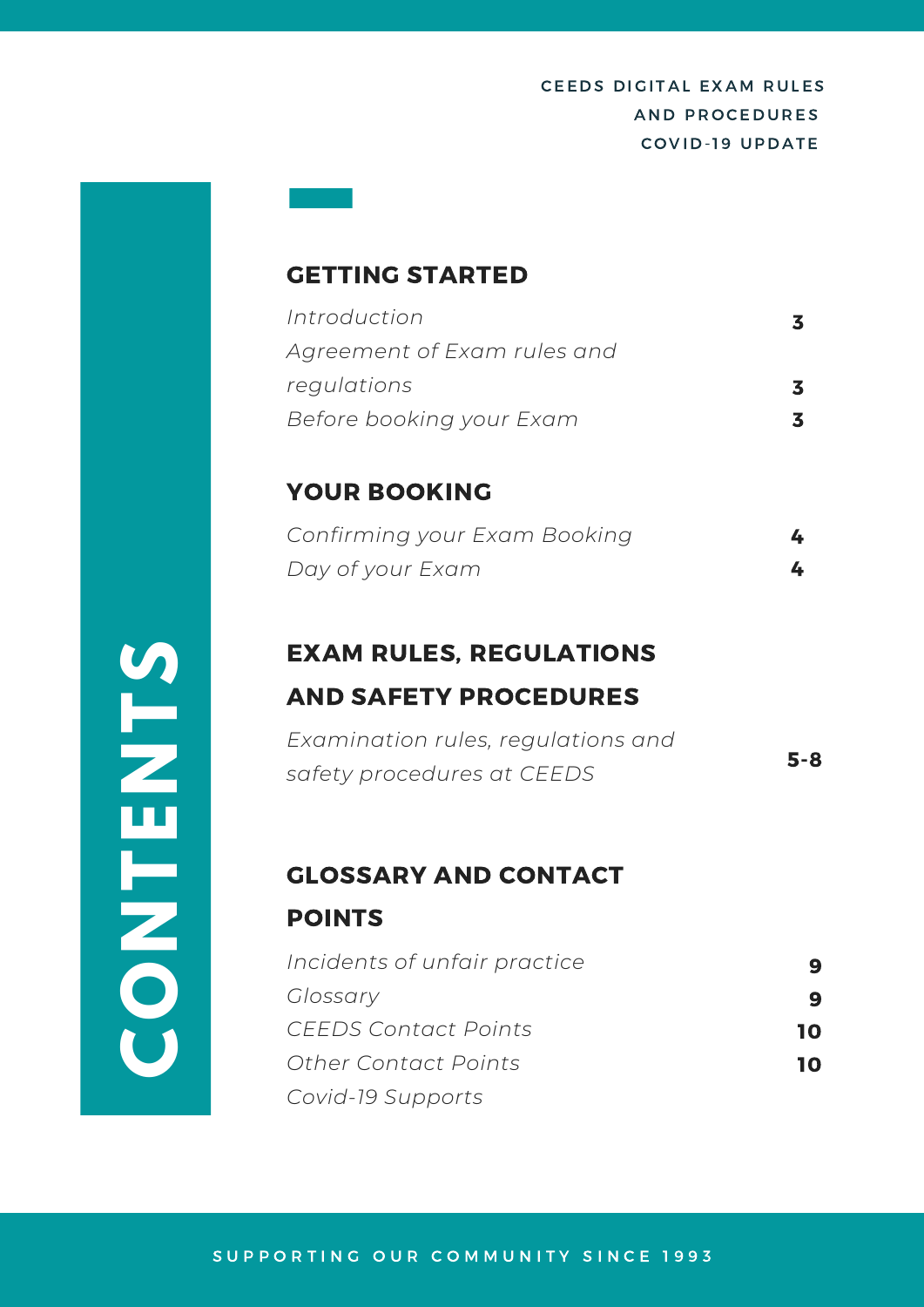

#### **Introduction**

The safety and wellbeing of all our Staff, Learners and Service Users is our number one priority. The Covid-19 health crisis is a constantly evolving situation and we recommend that all visitors to the Centre check our [Website](https://ceeds.ie/) and [Facebook](https://www.facebook.com/ceedstrainingclondalkin/) page for updates which may affect the operation of our Examination Test Centre facility.

CEEDS urge all our Service Users to follow official Government instructions and advice in relation to Covid-19. Further information may be found at www.qov.ie and [hse.ie](https://www.hse.ie/eng/)

regarding Digital Examinations at CEEDS. Breaches in any of the outlined rules<br>or requlations will be considered under the CFFDS policy on unfair practice in **IMPACT OF COVID-**digital examinations detailed in the following document. In the interest of quality control all eCollege Examination incidents will be reported to an<br>eCollege Manager or an eCollege Official. Exam Candidates must familiarize themselves with the rules and regulations or regulations will be considered under the CEEDS policy on unfair practice in eCollege Manager or an eCollege Official.

**As the Covid-19 crisis is a constantly evolving situation this Document is subject to change by CEEDS at any time without notice.**

#### **BY CONFIRMING AN EXAMINATION BOOKING AT CEEDS EXAM CANDIDATES AGREE TO THE EXAMINATION RULES AND REGULATIONS OUTLINED IN THIS DOCUMENT.**

#### **Before Booking your Exam**

- 1.Exam Booking enquiries must be made by Email to ceedstraining@gmail.com
- 2. Exam Bookings cannot be made by Phone.
- CEEDS will advise Exam Candidates by Email of the available Exam 3. times/slots. Please note that Examination slot availability will be severely restricted due to Covid-19 government regulations.
- All Examination dates/times are fixed and cannot be changed once 4. confirmed. Exam cancellations must be reported to CEEDS by telephone on (01) 6233629 no later than one hour prior to the time of your scheduled Examination. Examination no-shows may be referred to your eCollege Tutor or relevant eCollege personnel.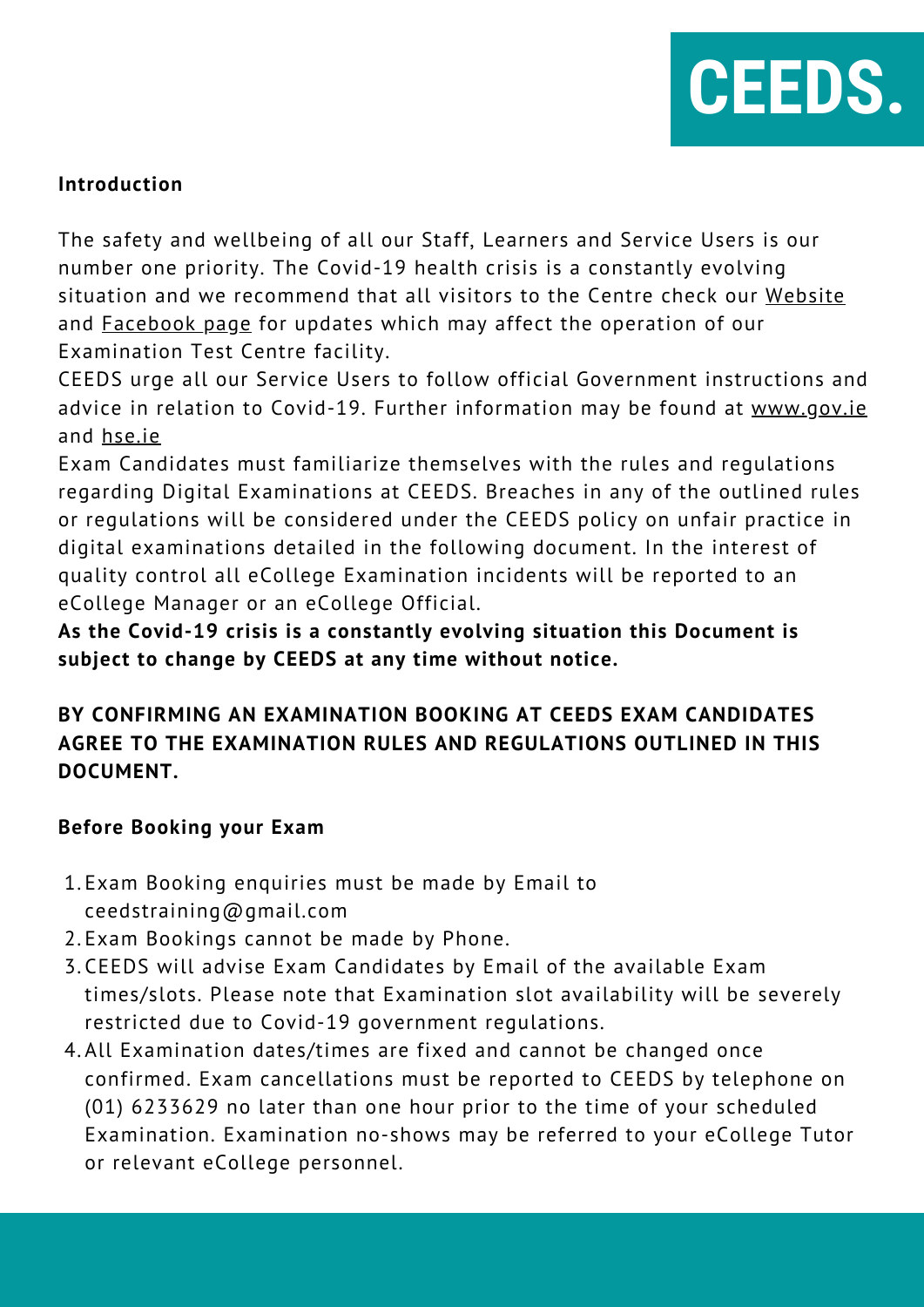

#### **Your Examination Booking is not confirmed until:**

- CEEDS receives Email approval of your valid Examination credit from your 1. Tutor.
- You (the Exam candidate and not a third party) contact CEEDS by Email in 2. relation to all Exam Booking enquiries.
- You receive Email notification from CEEDS that your Exam Slot has been 3. booked.
- approved a sitting for the given Exam may enter the Examination Centre.<br>Candidates must present their Identification for each of their individual **Examinations at CEEDS.** Candidates who do not present valid identification **19 ON BUSINESS** will be denied entry to the Examination Room. To Book an Exam at CEEDS Exam Candidates must present valid Photographic 4. Identification (Passport, Driving license, Photographic DSP Identity Card or Student Identity card). Only registered Exam Applicants who have been Candidates must present their Identification for each of their individual

#### **Day of your Exam**

- All Examinations are strictly by pre-arranged appointment only. Bookings must be made by following the instructions outlined in the steps above.
- Please do not arrive at the Centre more than 10 minutes before your Examination is scheduled to begin.
- **All visitors to the Centre must bring their own Face Mask. YOUR FACE MASK MUST BE WORN AT ALL TIMES WHILE IN THE CENTRE. THIS IS TO ENSURE THE SAFEST POSSIBLE ENVIRONMENT FOR EVERYONE AT CEEDS AND TO HELP REDUCE THE SPREAD OF INFECTIONS**
- Always adhere to strict social-distancing guidelines and remain at least two meters apart.

#### **Please do not visit CEEDS is you have any of the following symptoms:**

- Fever
- Cough
- Runny nose
- Sore throat
- Fatique
- Shortness of breath / difficulty breathing
- Any other respiratory symptoms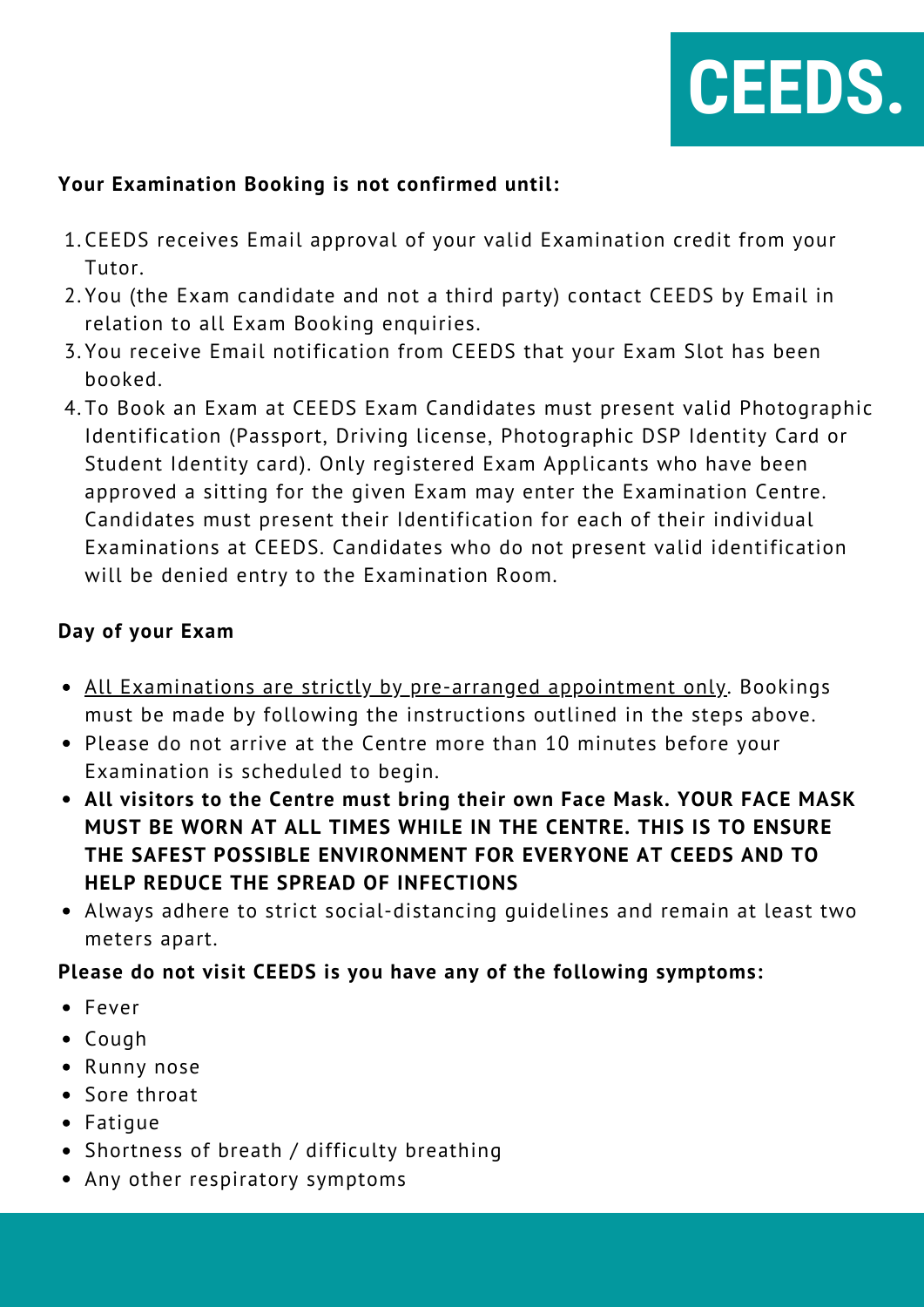

#### **Exam Rules, regulations, and safety procedures**

- 1.On arrival to the Centre the Main Door will be locked. Please knock for assistance.
- You will be met at the Main Door by a CEEDS Staff Member and you will be 2. asked to confirm your name and Exam appointment.
- 3. Sanitizing Hand gel is provided and it is compulsory to use it before entering the Centre (if you are allergic to hand sanitizing Gel please ask our staff for assistance). You must wear your Face Mask at all times when using our facilities.
- You may be requested to wait at a designated area prior to entering the 4. Examination Room.
- 5. If you need to use the toilet facilities before your Exam please ask our Staff for assistance.
- ror assistance.<br>6.CEEDS Computer Exam Centre is one of the largest, safest training facilities in the region. Our rooms are well ventilated and maintained to the highest<br>lovels of hygione standards, All relevant surfaces, furniture, Computer levels of hygiene standards. All relevant surfaces, furniture, Computer equipment, doors and handles in our Centre are frequently and thoroughly cleaned with approved disinfectants.
- You will be escorted to the Exam Centre by an authorized Exam Supervisor. 7. The Exam Supervisor will appoint you a Computer and workspace which has been thoroughly cleaned.
- To authenticate your Exam your Supervisor will request to inspect your 8. Identification. Please leave this document on the Desk in the center of the Room for inspection as instructed by the Supervisor. The Desk is also provided for your belongings e.g. Bags, Coats/Jackets, Phones etc. Exam Candidates must present valid Photographic Identification (Passport, Driving license, Photographic DSP Identity Card or Student Identity card). Only registered Exam Applicants who have been approved a sitting for the given Exam may enter the Exam Room. Candidates must present their Identification for each of their individual Examinations at CEEDS. Candidates who do not present their Identification will be denied entry to the Examination Room.
- 9. In the interest of strict health and safety guidelines there will be a maximum of five people permitted to the Exam Centre for the duration of the Examination – Up to three Exam candidates, who will be assigned to Test areas at distances well beyond 2 meters, and the Exam Supervisor. In the interests of quality control and safety a Member of CEEDS Staff may also inspect the live Examination session.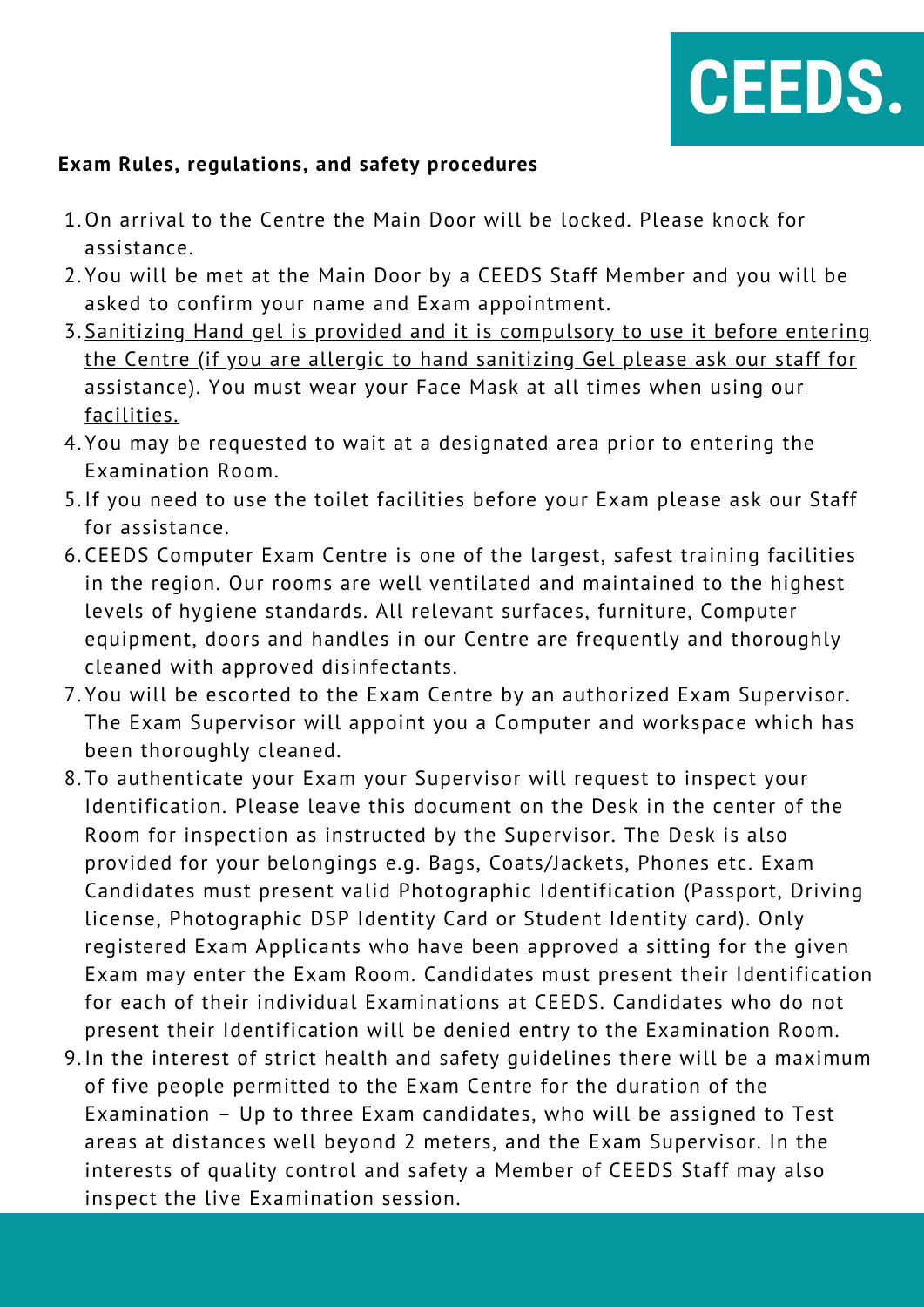

#### **Exam Rules, regulations, and safety procedures**

10. For social-distancing purposes, the seating throughout the Exam Centre has been reduced. Please do not touch or move any of the chairs or furniture in the Exam Centre apart from your own Exam work space.

11. When your Exam session has been approved you may use the Computer once instructed by the Supervisor. If you are experiencing login difficulties or technical issues your Supervisor will inform you of the actions to take.

12. Your Supervisor will provide you with an Invigilator Key which is required to authenticate your Exam. Your Supervisor will call out this Key to you. If you are experiencing any issues using this Key you must make the Supervisor aware immediately.

immediately.<br>13. ICDL/ECDL Examinations are conducted via an online learning portal, which **ISPACT COVID-MANUTIONS Are conducted that all offered image potents, the set of the operating** software of this testing system.<br>14. Your Exam Supervisor will ou

14. Your Exam Supervisor will outline clear instructions relating prior to commencement of the Exam. Any other Questions which the Learner may have in relation the Examination must asked before the Examination commences. 15. Books, Mobile Phones, notes, notebooks, pens, bags, coats, and all other personal belongings must be left at the designated area outlined by the Exam Supervisor and not on the Learners Person. All Mobile Phones must be switched off in the Examination Room and not under any circumstances be on a Learners Person. The Learner must ensure that they have no written material/notes on their person at the time of the Exam. Any such material constitutes a breach of exam regulations.

16. All digital examinations are operated on a timer system and all instructions relating to a specific exam is made available online before the Candidate commences their Exam. CEEDS has no control over the timer system or specific examination instructions. Examinations are operated by and are under the control of ICS.

17 The Learner must always follow the Exam Supervisors directions. Breach of, or non-compliance with, any CEEDS Exam regulation, procedure or rule will constitute misconduct.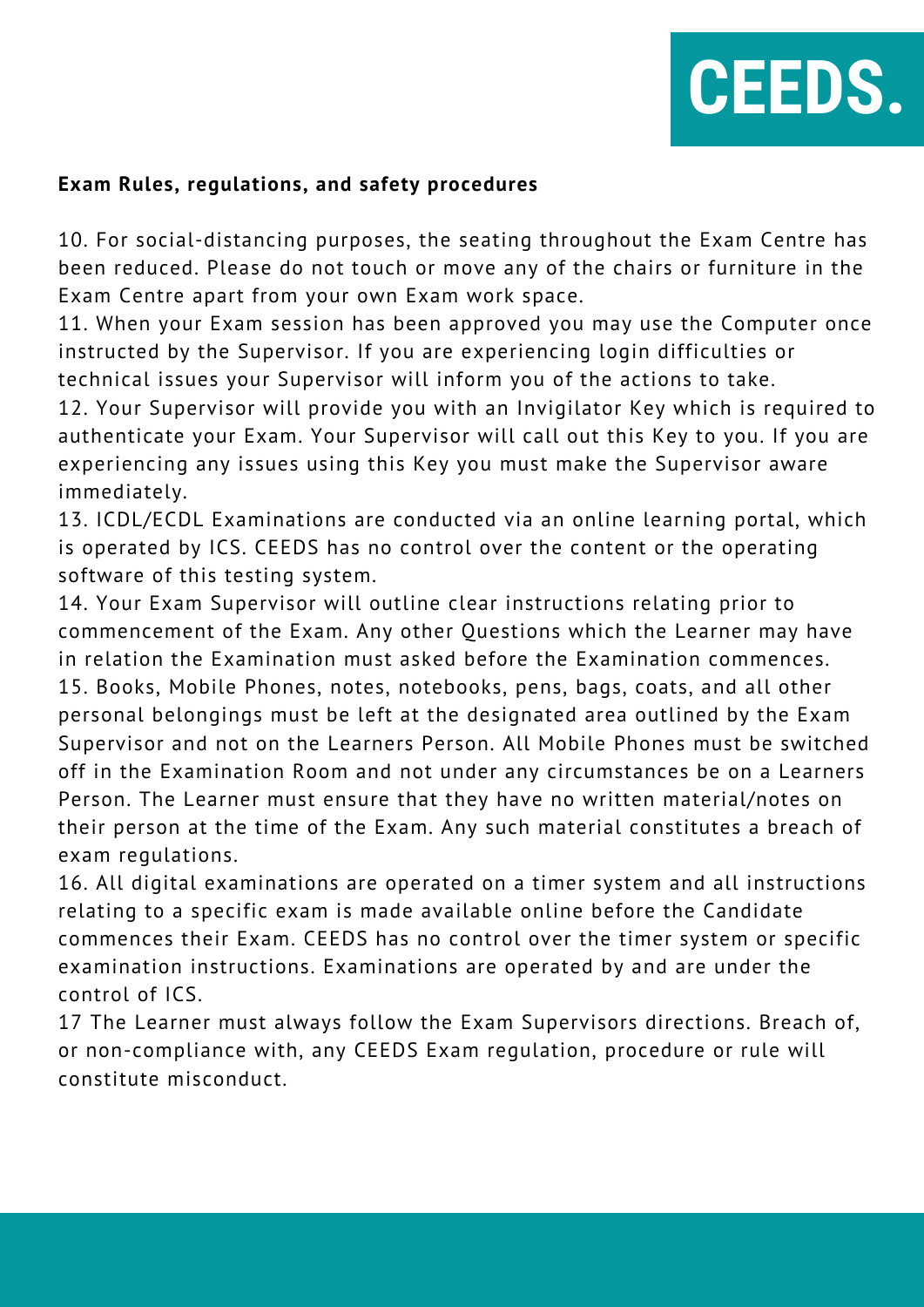

#### **Exam Rules, regulations, and safety procedures**

make void the examination for the Learner and an investigation will be<br>instigated by CEEDS. V. An Exam Candidate may be instructed to leave the **Examination Centre if such incident(s) are believed to have taken place. CEEDS** is obligated to report all such incidents to an eCollege Manager or eCollege<br>Official. 18. The Learner shall not bring into the Examination venue, nor have in their possession: any computing equipment, including electronic organizers, programmable calculators, mobile phones, recording equipment [or any device with a facility to store or display text], radio, books, note books, note paper or any other sources of information: I. Possession of any unauthorized material shall be construed as a serious breach of Examination Regulations. II. Learners will be required to handover such materials to the Invigilator. III. When an electronic device is confiscated i.e. Mobile phone, the device may be retained for the duration of the Examination. IV. Refusal to hand over the materials will make void the examination for the Learner and an investigation will be Official.

19. Please note that Exam cancellations must be reported to CEEDS by telephone on (01) 6233629 no later than one hour prior to the time of the scheduled Examination. Examination no-shows may be referred to your eCollege Tutor or relevant eCollege personnel.

20. All Exam Candidates must be aware that, during a Live Examination, the Examination Test Window (ICS Skills) and the corresponding programs which this application uses (i.e. MS Office applications which are opened/used by the ICS Test Window only) are the only items which may be used by the Exam Candidate at any time during a live Examination session. The use of other programs or applications outside of the live Examination window is strictly prohibited and such usage may be deemed as Examination misconduct under CEEDS quality control policies. This includes the use of screenshotting tools, screen capture functions, search engines/web browsers, Email or other applications and tools which are not directly controlled by the Examination testing Software. For further advice or information please do not hesitate to contact one of our Exam supervision staff.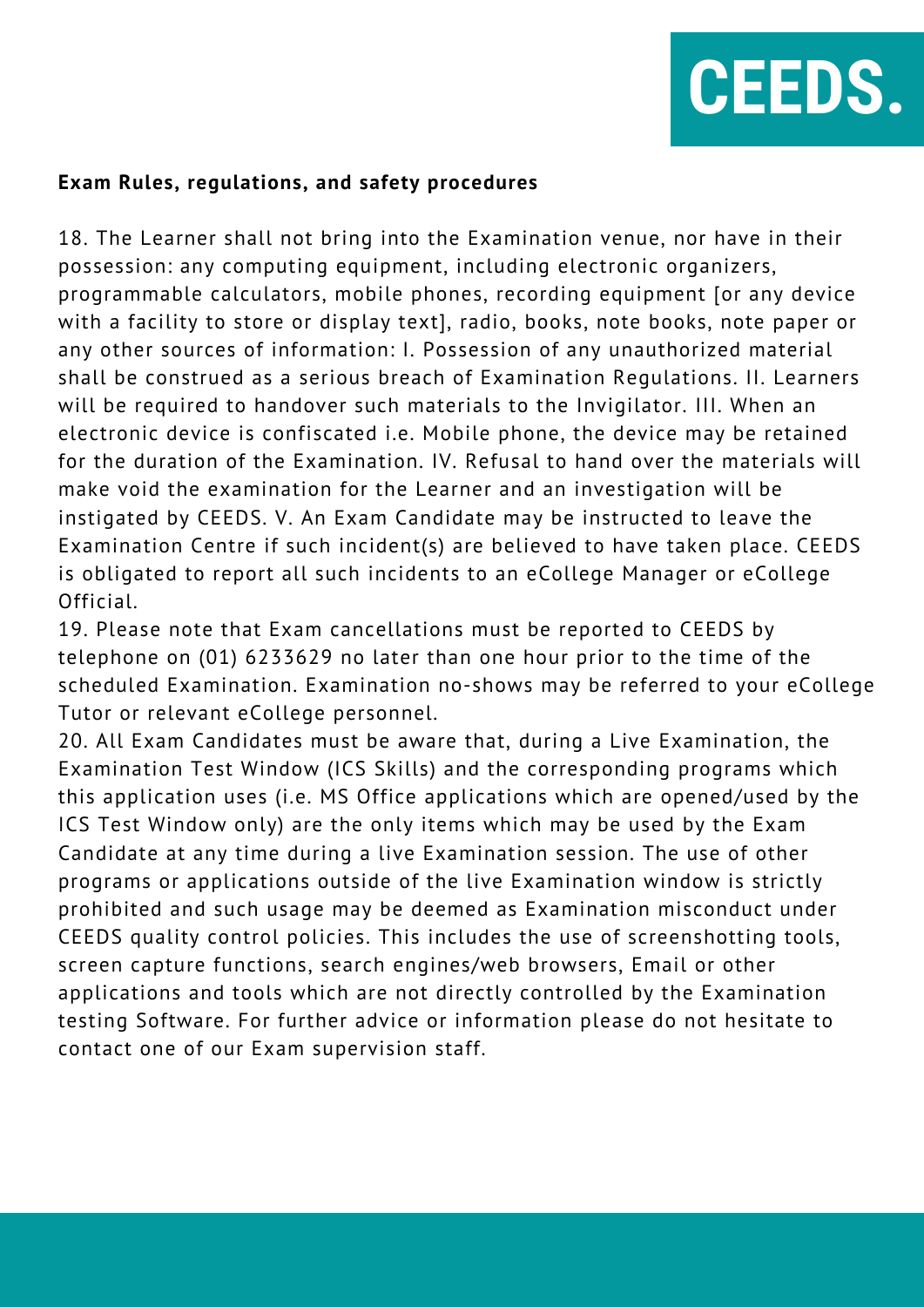

21. Exit from the Training room after the Examination will be via the Exit Door at the rear of the Training Room. This is to ensure the highest possible safety practices and to minimize the movement of people around the Centre. Please note that this is an external door and leads directly to the side of the Building. All Service Users need to be aware that this side of the building is a thoroughfare and to use extreme caution when exiting the room and watch out for passing vehicles from the left and right. Please us the sanitizing Gel provided before safely exiting the room.

will be able to provide further information on this prior to the Examination.<br>23. All Incidents must be reported to the CEEDS Centre Supervisor or CEEDS **Training Manager IMMEDIATELY.**<br>24 The Learner may not leave the av 22. All Exam Candidates must know their Username (usually an email address) and their Password on the day of their Exam. The Candidate's eCollege Tutor will be able to provide further information on this prior to the Examination.

**19 ON BUSINESS** examination until they have been excused by the Exam Supervisor. Once your 24. The Learner may not leave the examination Room at the end of the Examination has been completed your Supervisor will safely escort you through the Centre towards the Exit.

25. Windows in the Training Room must be kept open while the Exam is in progress. This is to ensure adequate air circulation and ventilation of the room. We recommend that Learners bring a warm hoody or indoor jacket for use in case of fluctuating temperature.

26. Contactless Bins have been installed in our Training Rooms which may be used for disposing of any waste materials.

#### **Contact Tracing - Covid-19**

CEEDS is required by law to collect certain personal information such as names, contact numbers and email addresses from all visitors to the Centre for the purposes of Covid-19 disease contact tracing.

#### **Hand Hygiene**

In the Event that a Learner/Visitor to CEEDS is unable to use our hand sanitizing gel due to an allergy etc., they must make a CEEDS Member of staff aware. Staff will then direct the Learner/Visitor to an area where they may wash their hands.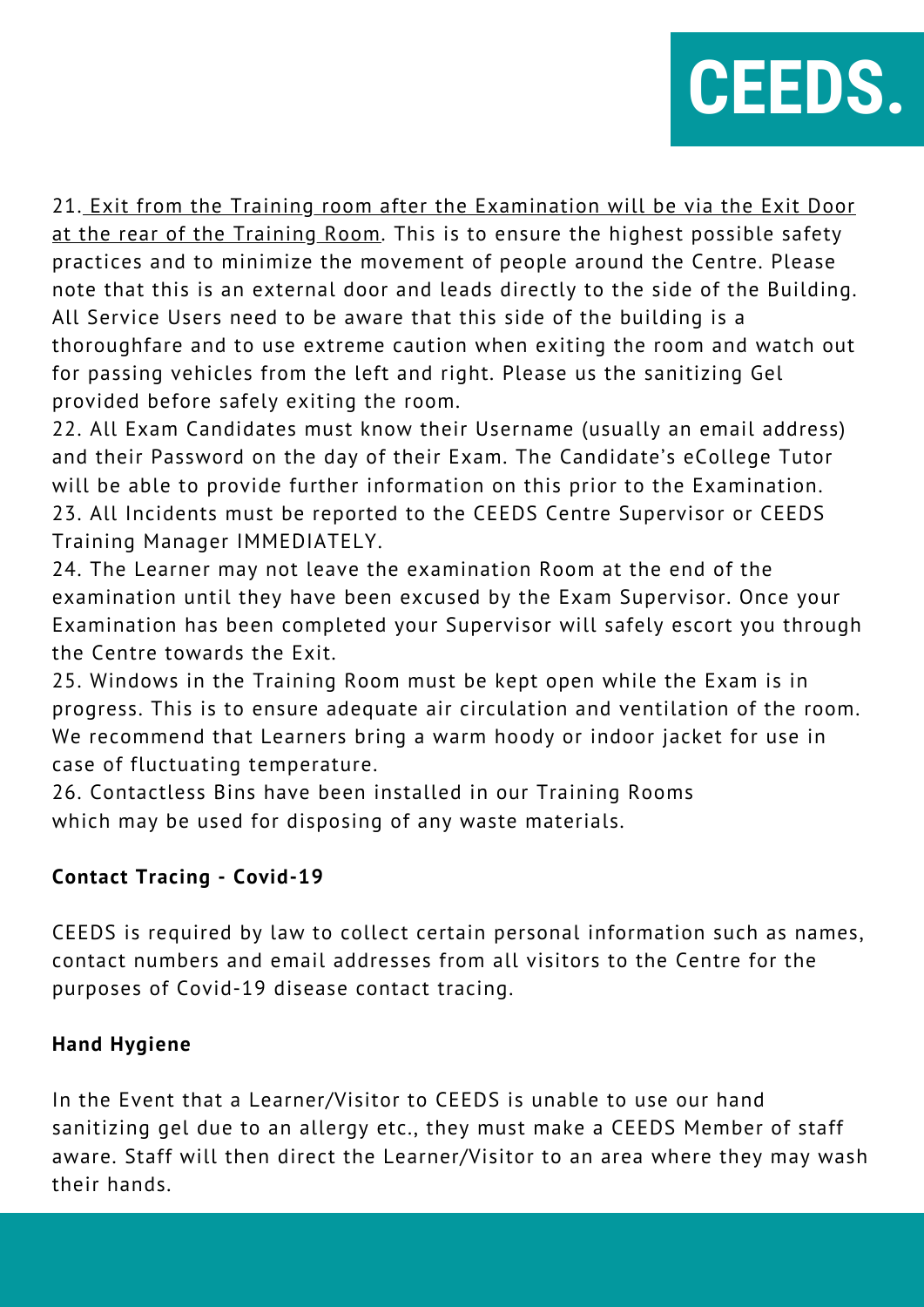#### **Incidents and circumstances of Unfair Practice**

# **CEEDS.**

A breach of regulations constituting unacceptable practice may be detected during invigilated examinations. Where such a breach is suspected, the Exam Supervisor will prepare a report for the CEEDS Training Manager or Centre Supervisor. All eCollege Examination incidents will be reported to an eCollege Manager or an eCollege Official. eCollege will advise of further action to be taken.

#### **Complaints Policy**

CEEDS is committed to the delivery of a quality service to all our customers and service users.

ARE SESSES FOLLER SERVICE THE THEFT TO SUBMIT TO SUMPORT.<br>Users' Complaint Policy and Procedure Document. All CEEDS service Users who wish to submit a complaint must follow our Service

Examination Results/ECDL Examinations are managed on an automated<br>system, which is operated by ICS. Examination results are usually made **19**<br>available online once an Exam has been completed. CEEDS has no control over Examination Results/ECDL Examinations are managed on an automated online Examination results or the ICS testing system. If a Candidate fails an Exam and wishes to re-sit their Examination at CEEDS then they must first contact their eCollege Tutor who will advise of them of further instructions.

#### **Glossary**

- Covid-19 is a constantly evolving public health situation. We advise all our Service Users to follow official Government instructions and advice at all times. Further information may be found at www.gov.ie and hse.ie
- CEEDS is an accredited ICDL/ECDL Test Centre.
- Digital Examinations refers to all Examinations which require the use of a CEEDS Computer system with/without the use of an internet connection.
- All Examinations are operated and controlled by ICS via an online software system.
- Learner/Candidate refers to the registered Course participant enrolled on a given Course who has been authorized to sit a given Exam.
- Exam Supervisor/Invigilator refers to the Person responsible for Supervising the Examination. CEEDS may appoint a third party to accompany the Exam Invigilator for quality assurance purposes.
- CEEDS is an approved ICDL/ECDL examination Test Centre.
- CEEDS has no control over the ICDL/ECDL testing platform/system. This System is the property of and under the control of ICS.